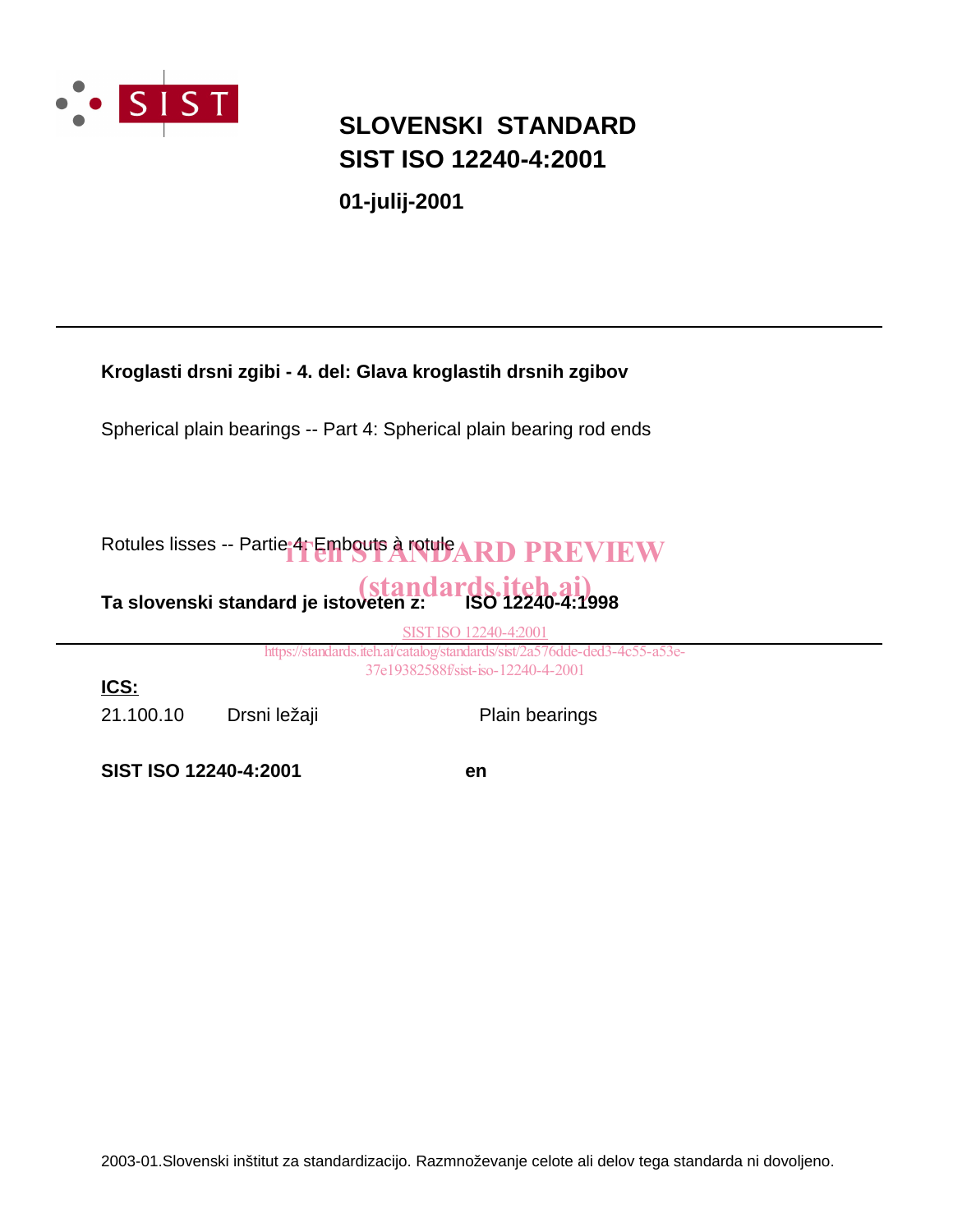

## iTeh STANDARD PREVIEW (standards.iteh.ai)

SIST ISO 12240-4:2001 https://standards.iteh.ai/catalog/standards/sist/2a576dde-ded3-4c55-a53e-37e19382588f/sist-iso-12240-4-2001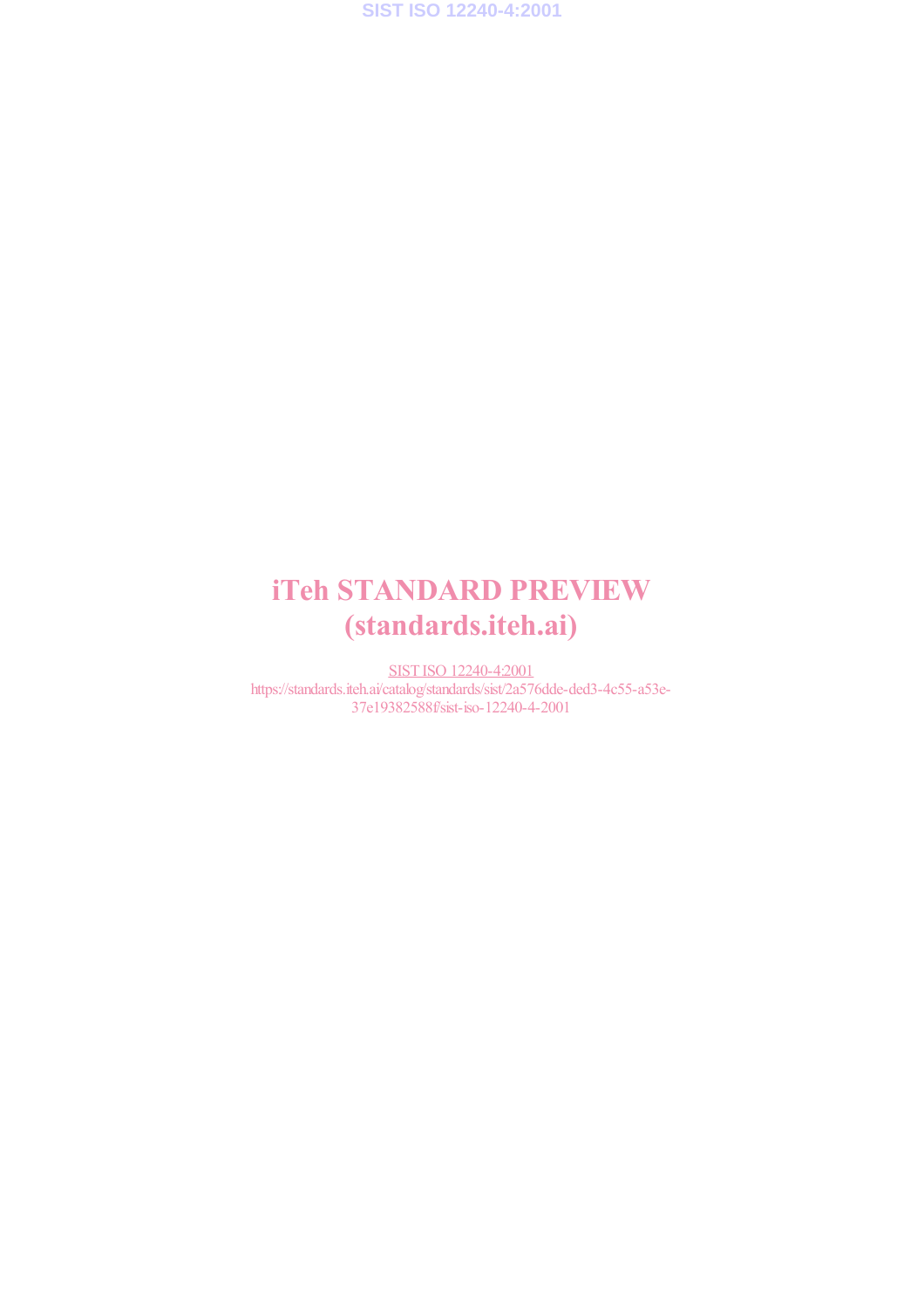# INTERNATIONAL **STANDARD**

**ISO 12240-4**

> First edition 1998-08-15

### **Spherical plain bearings —**

**Part 4:** Spherical plain bearing rod ends

Rotules lisses —

Partie 4: Embouts à rotule iTeh STANDARD PREVIEW (standards.iteh.ai)

SIST ISO 12240-4:2001 https://standards.iteh.ai/catalog/standards/sist/2a576dde-ded3-4c55-a53e-37e19382588f/sist-iso-12240-4-2001

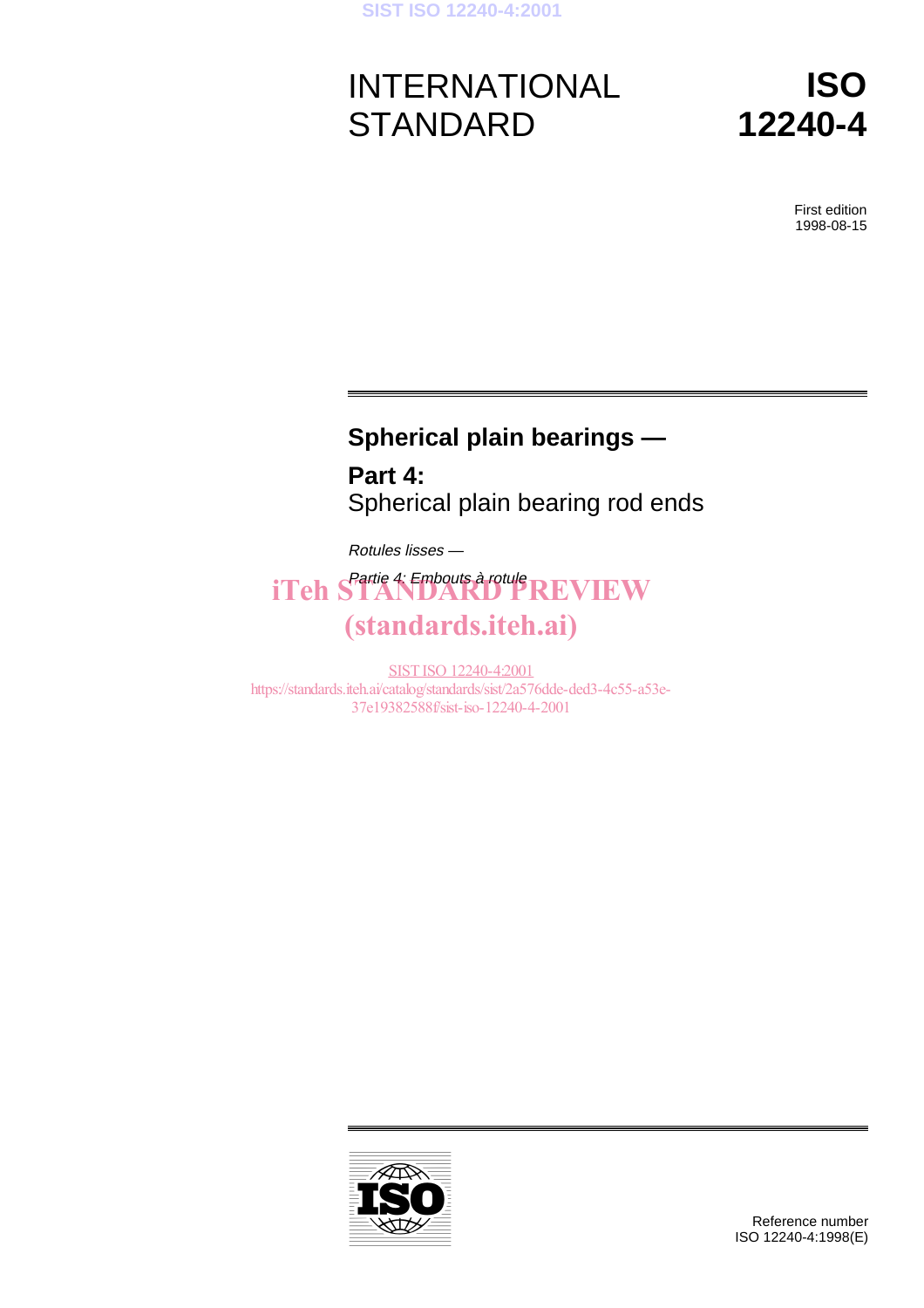#### **Foreword**

ISO (the International Organization for Standardization) is a worldwide federation of national standard bodies (ISO member bodies). The work of preparing International Standards is normally carried out through ISO technical committees. Each member body interested in a subject for which a technical committee has been established has the right to be represented on that committee. International organizations, governmental and non-governmental, in liaison with ISO, also take part in the work. ISO collaborates closely with the International Electrotechnical Commission (IEC) on all matters of electrotechnical standardization.

Draft International Standards adopted by the technical committees are circulated to the member bodies for voting. Publication as an International Standard requires approval by at least 75 % of the member bodies casting a vote.

International Standard ISO 12240-4 was prepared by Technical Committee ISO/TC 4, Rolling bearings, Subcommittee SC 7, Spherical plain bearings.

This first edition cancels and replaces ISO 6126:1987 of which it constitutes a technical revision.

ISO 12240 consists of the following parts, under the general title Spherical plain bearings:

- Part 1: Radial spherical plain bearings SIST ISO 12240-4:2001 https://standards.iteh.ai/catalog/standards/sist/2a576dde-ded3-4c55-a53e-
- —Part 2: Angular contact radial spherical plain bearings iso-12240-4-2001
- —Part 3: Thrust spherical plain bearings
- Part 4: Spherical plain bearing rod ends

© ISO 1998

International Organization for Standardization Case postale 56 • CH-1211 Genève 20 • Switzerland Internet iso@iso.ch

Printed in Switzerland

All rights reserved. Unless otherwise specified, no part of this publication may be reproduced or utilized in any form or by any means, electronic or mechanical, including photocopying and microfilm, without permission in writing from the publisher.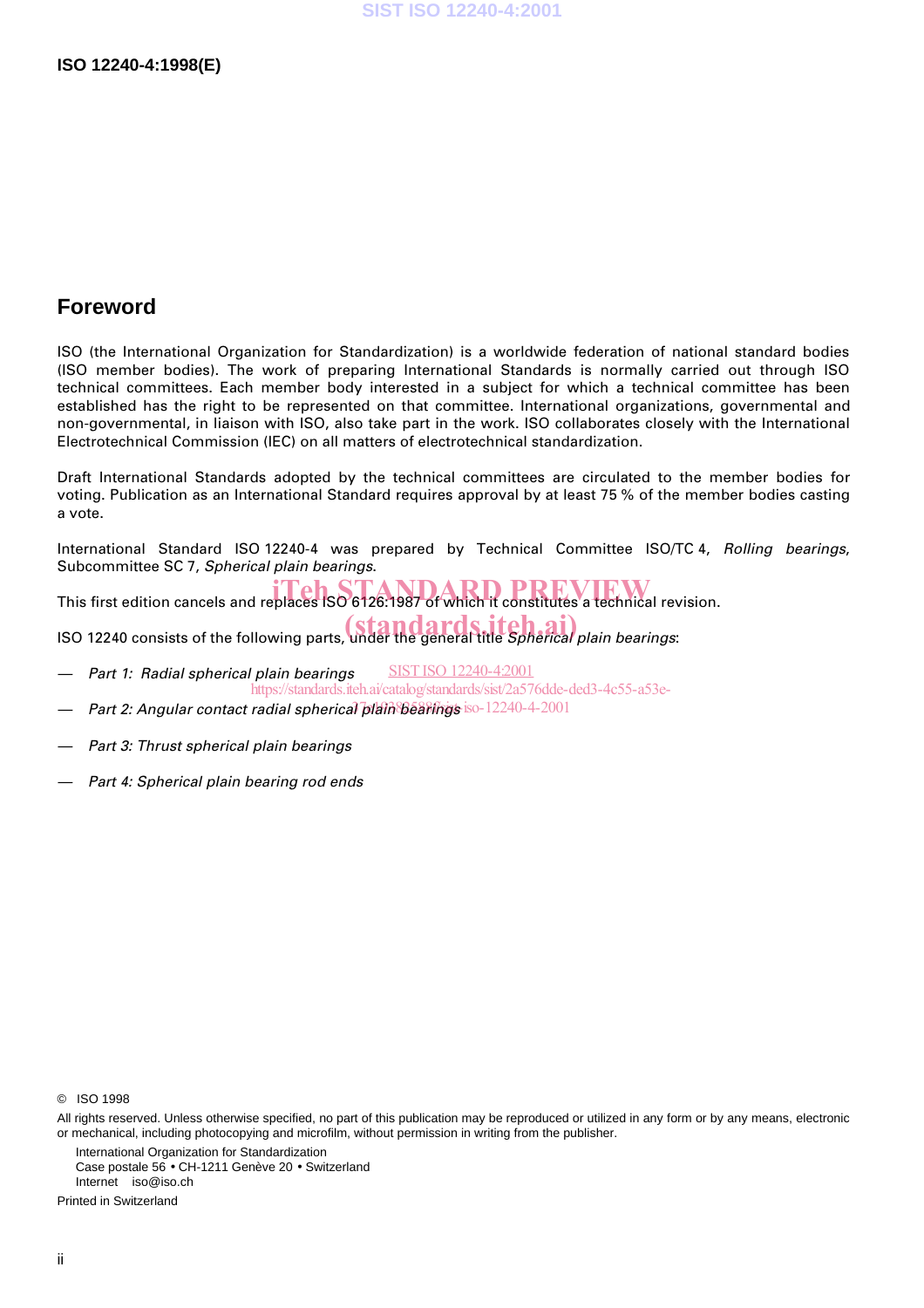### **Spherical plain bearings —**

**Part 4:** Spherical plain bearing rod ends

#### **1 Scope**

This part of ISO 12240 specifies dimensions, tolerances and radial internal clearances for various dimension series of spherical plain bearing rod ends.

The dimensions and tolerances specified in this part of ISO 12240 have been selected to permit the design and use of spherical plain bearing rod ends which incorporate radial spherical plain bearings having various sliding material combinations.

The specified tolerance values apply for finished spherical plain bearing rod ends before any coating, plating, ring splitting or fracturing. (standards.iteh.ai)

Spherical plain bearing rod ends need not conform to the designs illustrated but compliance is required as regards dimensions, tolerances and radial internal clearances specified.

https://standards.iteh.ai/catalog/standards/sist/2a576dde-ded3-4c55-a53e-

NOTE — Spherical plain bearing rod ends for airframe applications and specific spherical plain baring rod ends for direct connection to hydraulic cylinders are not covered by this part of ISO 12240.

#### **2 Normative references**

The following standards contain provisions which, through reference in this text, constitute provisions of this part of ISO 12240. At the time of publication, the editions indicated were valid. All standards are subject to revision, and parties to agreements based on this part of ISO 12240 are encouraged to investigate the possibility of applying the most recent editions of the standards indicated below. Members of IEC and ISO maintain registers of currently valid International Standards.

ISO 582:1995, Rolling bearings – Chamfer dimensions – Maximum values.

ISO 965-1:1992, ISO general purpose metric screw threads – Tolerances – Part 1: Principles and basic data.

 $ISO$  1132-1:  $-1$ , Rolling bearings – Tolerances – Part 1: Terms and definitions.

ISO 6811:1998, Spherical plain bearings – Vocabulary.

ISO 12240-1:1998, Spherical plain bearings – Part 1: Radial spherical plain bearings.

\_ \_

<sup>1)</sup> To be published. (Revision of ISO 1132:1980)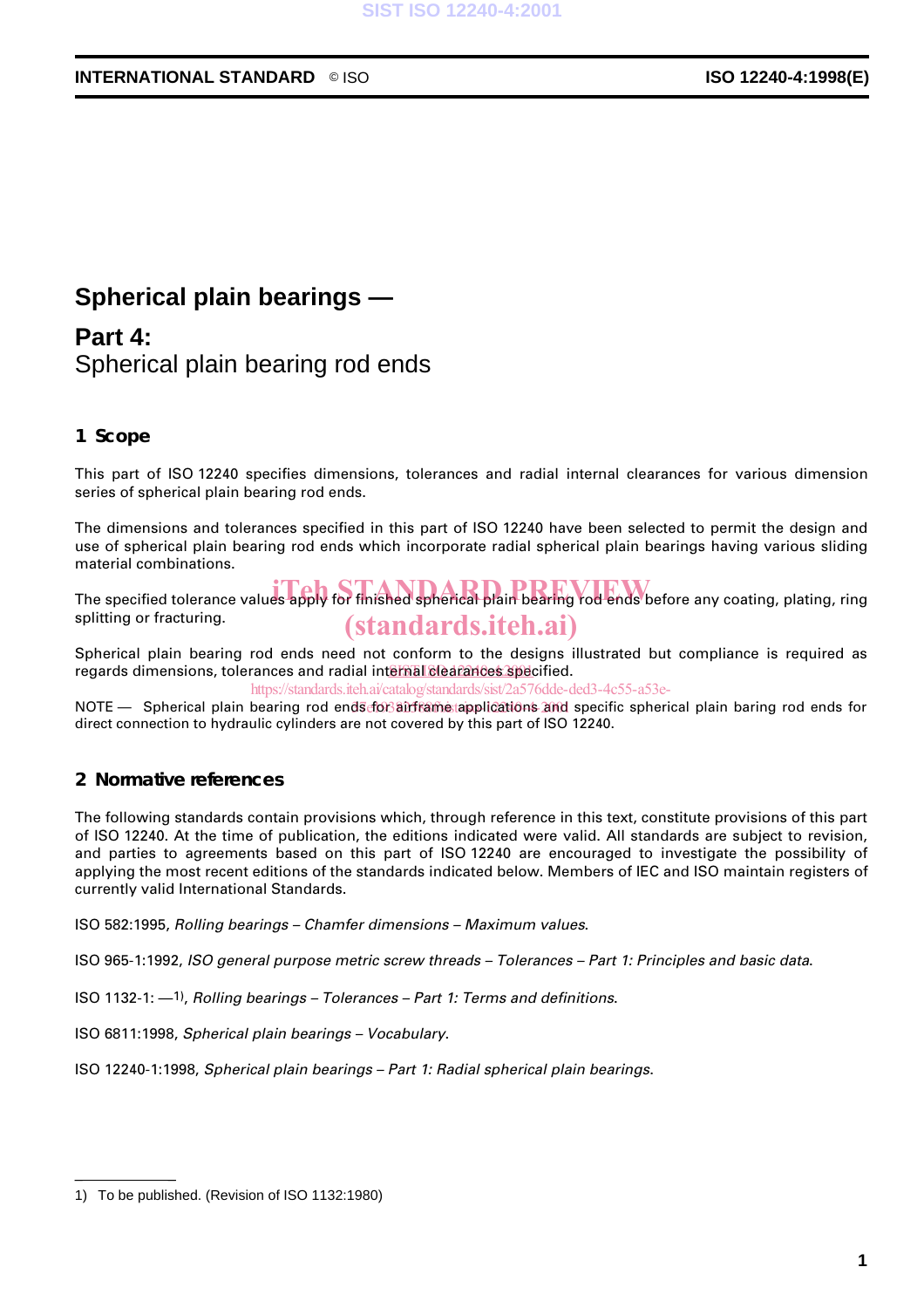#### **SIST ISO 12240-4:2001**

#### **3 Definitions and symbols**

For the purposes of this part of ISO 12240, the definitions given in ISO 1132-1 and ISO 6811 apply. The symbols (except those for tolerances) shown in the figures and the values given in the tables denote nominal dimensions unless specified otherwise.

| B                          | Inner ring width                                                                                                                |  |  |  |  |  |  |  |  |
|----------------------------|---------------------------------------------------------------------------------------------------------------------------------|--|--|--|--|--|--|--|--|
| C                          | Outer ring width                                                                                                                |  |  |  |  |  |  |  |  |
| $C_1$                      | Width of rod end eye                                                                                                            |  |  |  |  |  |  |  |  |
| D                          | Outside diameter of bearing outer ring                                                                                          |  |  |  |  |  |  |  |  |
| d                          | Bore diameter of inner ring                                                                                                     |  |  |  |  |  |  |  |  |
| $d_1$                      | Outside diameter of inner ring face                                                                                             |  |  |  |  |  |  |  |  |
| $d_{2}$                    | Outside diameter of rod end eye                                                                                                 |  |  |  |  |  |  |  |  |
| $d_3$                      | Rod end shank diameter                                                                                                          |  |  |  |  |  |  |  |  |
| $d_{\Delta}$               | Rod end shank shoulder diameter                                                                                                 |  |  |  |  |  |  |  |  |
| $d_{\mathbf{5}}$           | Rod end shank diameter with welding end                                                                                         |  |  |  |  |  |  |  |  |
| $d_{6}$                    | Centre pin diameter                                                                                                             |  |  |  |  |  |  |  |  |
| $d_{\mathbf{k}}$           | Sphere diameter                                                                                                                 |  |  |  |  |  |  |  |  |
| G                          | <b>iTeh STANDARD PREVIEW</b><br>Diameter of thread                                                                              |  |  |  |  |  |  |  |  |
| $h, h_1, h_2$              | Centre height of rod end<br><i>(standards.iteh.ai)</i>                                                                          |  |  |  |  |  |  |  |  |
| $l_1, l_3$                 | Thread length                                                                                                                   |  |  |  |  |  |  |  |  |
| $l_2$ , $l_4$ , $l_6$      | SIST ISO 12240-4:2001<br>Overall length of rod end<br>https://standards.iteh.ai/catalog/standards/sist/2a576dde-ded3-4c55-a53e- |  |  |  |  |  |  |  |  |
| $l_{\bar{5}}$              | Length of shoulder on rod end shank 382588f/sist-iso-12240-4-2001                                                               |  |  |  |  |  |  |  |  |
| l <sub>7</sub>             | Length of the flat surface from the bearing bore centre to the shank                                                            |  |  |  |  |  |  |  |  |
| $l_{\mathcal{B}}$          | Length of the locating pin                                                                                                      |  |  |  |  |  |  |  |  |
| $r_s$ min <sup>2)</sup>    | Smallest single chamfer dimension, inner ring                                                                                   |  |  |  |  |  |  |  |  |
| $r_{1s}$ min <sup>2)</sup> | Smallest single chamfer dimension, outer ring                                                                                   |  |  |  |  |  |  |  |  |
| $V_{dmp}$                  | Variation of mean bore diameter                                                                                                 |  |  |  |  |  |  |  |  |
| $V_{d\mathbf{p}}$          | Variation of bore diameter in a single radial plane                                                                             |  |  |  |  |  |  |  |  |
| W                          | Width across flats                                                                                                              |  |  |  |  |  |  |  |  |
| $\alpha$                   | Angle of tilt                                                                                                                   |  |  |  |  |  |  |  |  |
| $\Delta_{BS}$              | Deviation of a single inner ring width                                                                                          |  |  |  |  |  |  |  |  |
| $\Delta_{dmp}$             | Deviation of mean bore diameter in a single plane                                                                               |  |  |  |  |  |  |  |  |

 $\overline{a}$ 

<sup>2)</sup> The corresponding maximum chamfer dimensions are given in table 1 of ISO 582:1995.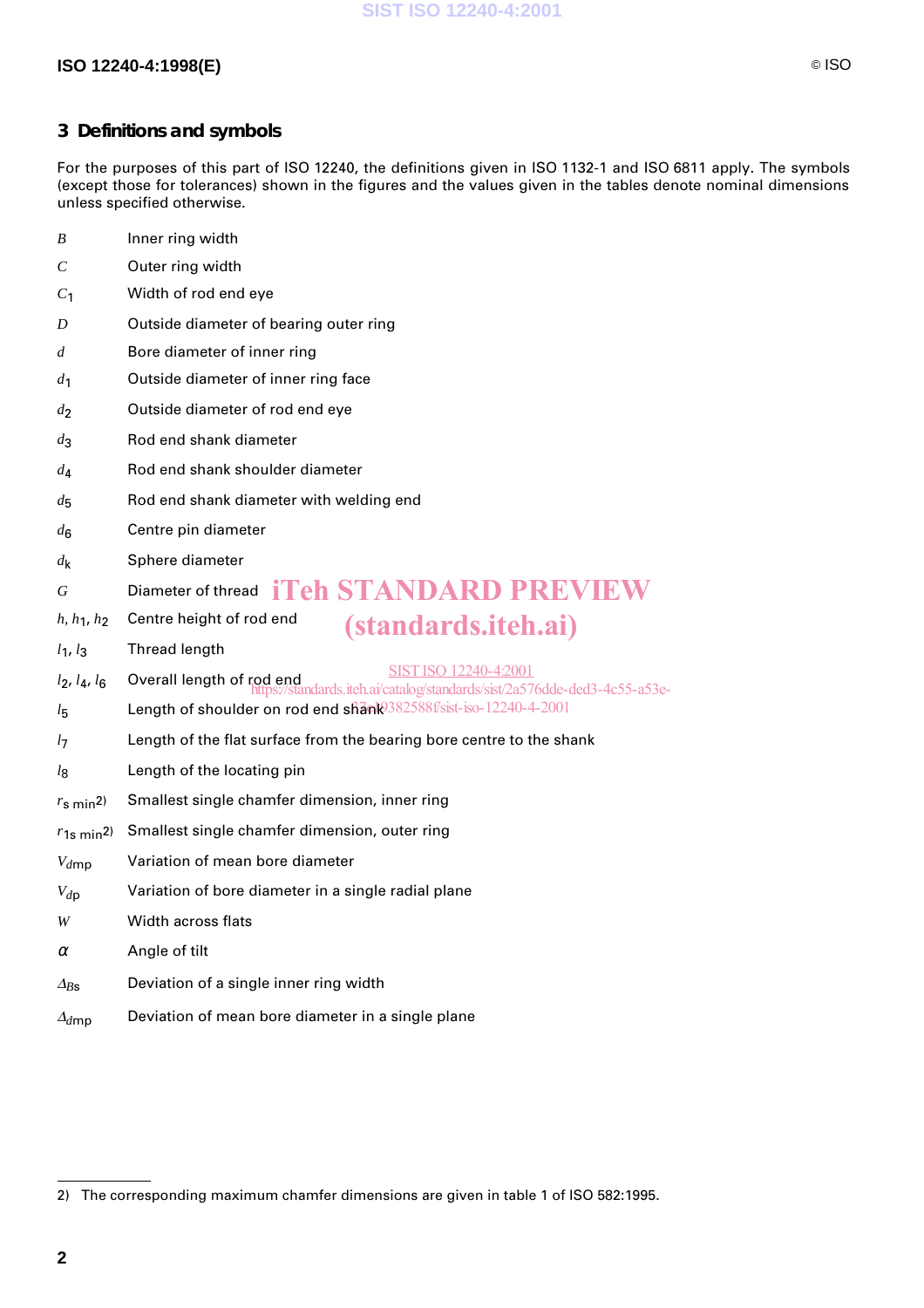#### **4 Dimension series for spherical plain bearing rod ends**

A distinction is made between two basic dimension series in the case of spherical plain bearing rod ends.

Dimension series E and G have been designed so as to permit the insertion of dimension series E or G radial spherical plain bearings into the cylindrical bore of a rod end eye.

In dimension series E and G a distinction is also made between different spherical plain bearing rod end types according to the shank design, i.e. external or internal thread, normal or strengthened form, or welding end type.

Dimension series K has been designed so as to permit the insertion of dimension series K radial spherical plain bearings into the cylindrical or sphered bore of a rod end eye.

In dimension series K a distinction is made between different spherical plain bearing rod end types according to the shank design, i.e. external or internal thread. A choice of sliding material combination is provided for a two piece (integral design, see figure 5) spherical plain bearing rod end.

#### **5 Angles of tilt** *a*

The specified angles of tilt (approximate values) represent the angles by which the axes of the inner ring and of the outer ring may be inclined in relation to each other without reducing the projected theoretical contact area of the two bearing rings when the two ring axes are parallel to each other.

NOTE — Attention is drawn to the fact that after mounting a spherical plain bearing rod end on a shaft, the angle through which the rod end can tilt may be restricted by the design of the adjacent components.

#### **6 Dimensions, tolerances and radial internal clearances** iTeh STANDARD (standards.iteh.ai)

#### **6.1 Dimensions**

See figures 1 to 6 and tables 1 to 5.

SIST ISO 12240-4:2001

https://standards.iteh.ai/catalog/standards/sist/2a576dde-ded3-4c55-a53e-

The position of the lubricating nipple may vary according to the size of the spherical plain bearing rod end.

In case of type B, the lubricating nipple may be positioned at the shank.

The position and size of the lubricating nipple shall be the subject of agreement.

Type and design of lubricating nipple at manufacturer's discretion.



**Figure 1 — Spherical plain bearing rod end with external thread type M**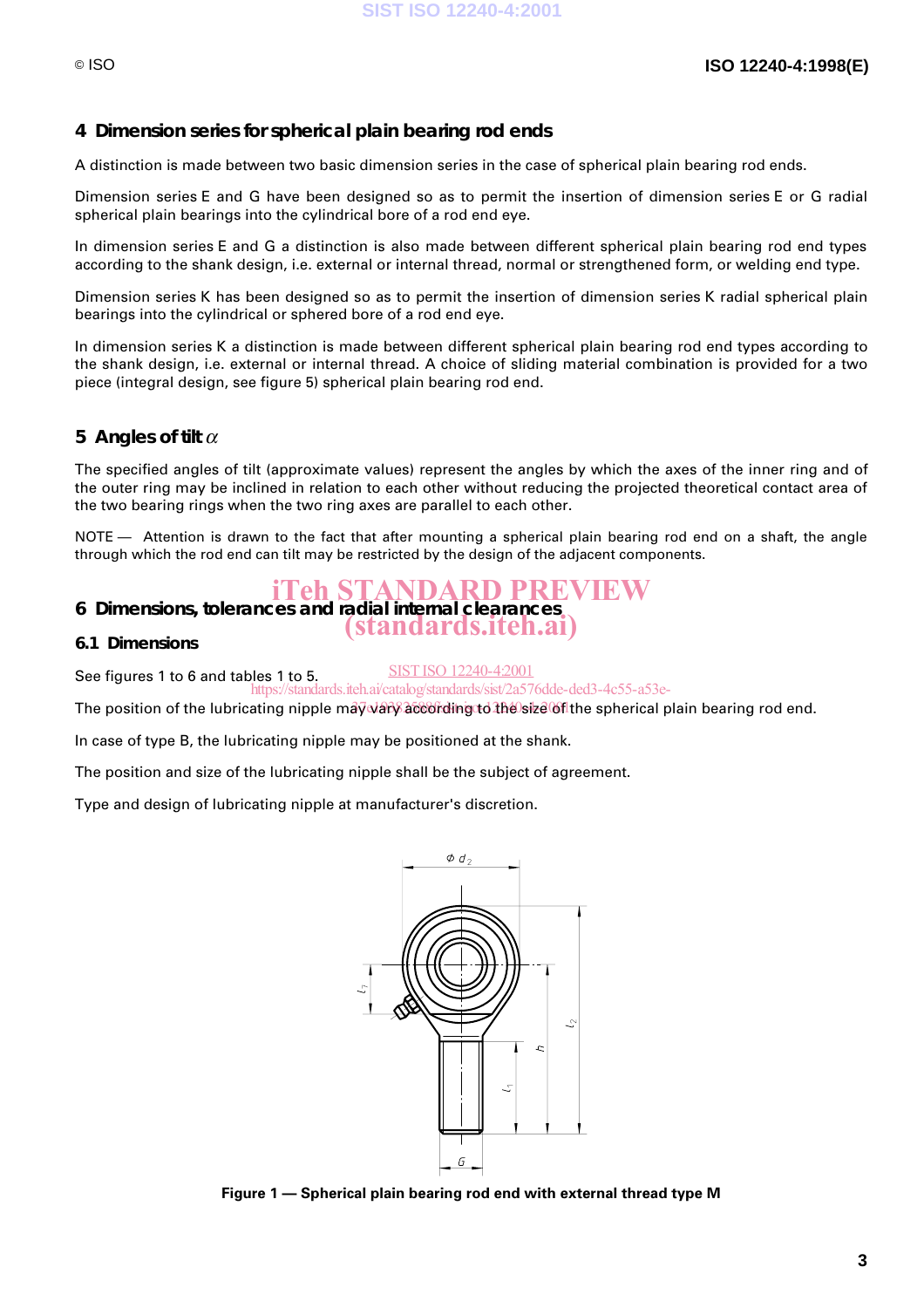

1) Values for widths across flats are not specified in this part of ISO 12240. 2) See figure 6.

 $l_8 = 6$  mm

Figure 2 — Spherical plain b<mark>earing rod end with internal thread type F</mark>  $\bf{V}$  Figure 3 — Spherical plain bearing<br>ITeh Standard Product of the School Product of Spherical Product School Product of the Shank type School P **rod end with welding shank type S**

(standards.iteh.ai)



**Figure 4 — Spherical plain bearing rod end with mounted spherical plain radial bearing (cartridge design)**

**Figure 5 — Spherical plain bearing rod end with inner ring only (integral design)** 3)



 $\overline{a}$ 

<sup>3)</sup> This design can apply for types M and F of the K-series.